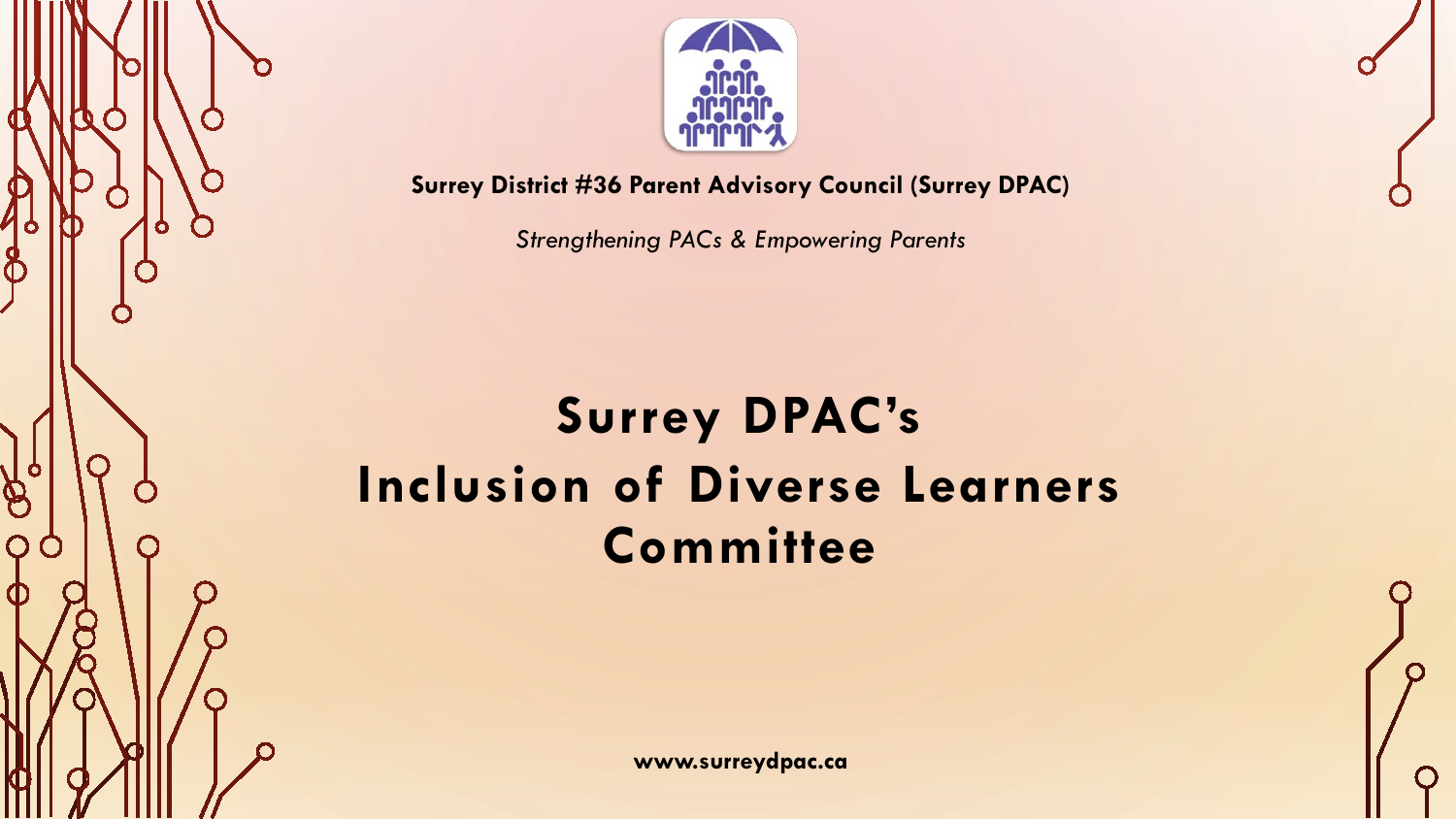

### Terms of Reference

#### **Purpose**

To provide a place of support and direction for families while promoting and facilitating inclusion of diverse learners within the Surrey School District. To help navigate the process of acquiring appropriate services for students with diverse needs.

#### **Accountability**

DPAC Board of Directors and DPAC membership. Any changes to the Terms of Reference will be recommended by the committee and approved at a DPAC General Meeting. The Chair will ensure that committee members are fulfilling their responsibilities as evidenced by their reporting out during General Meetings.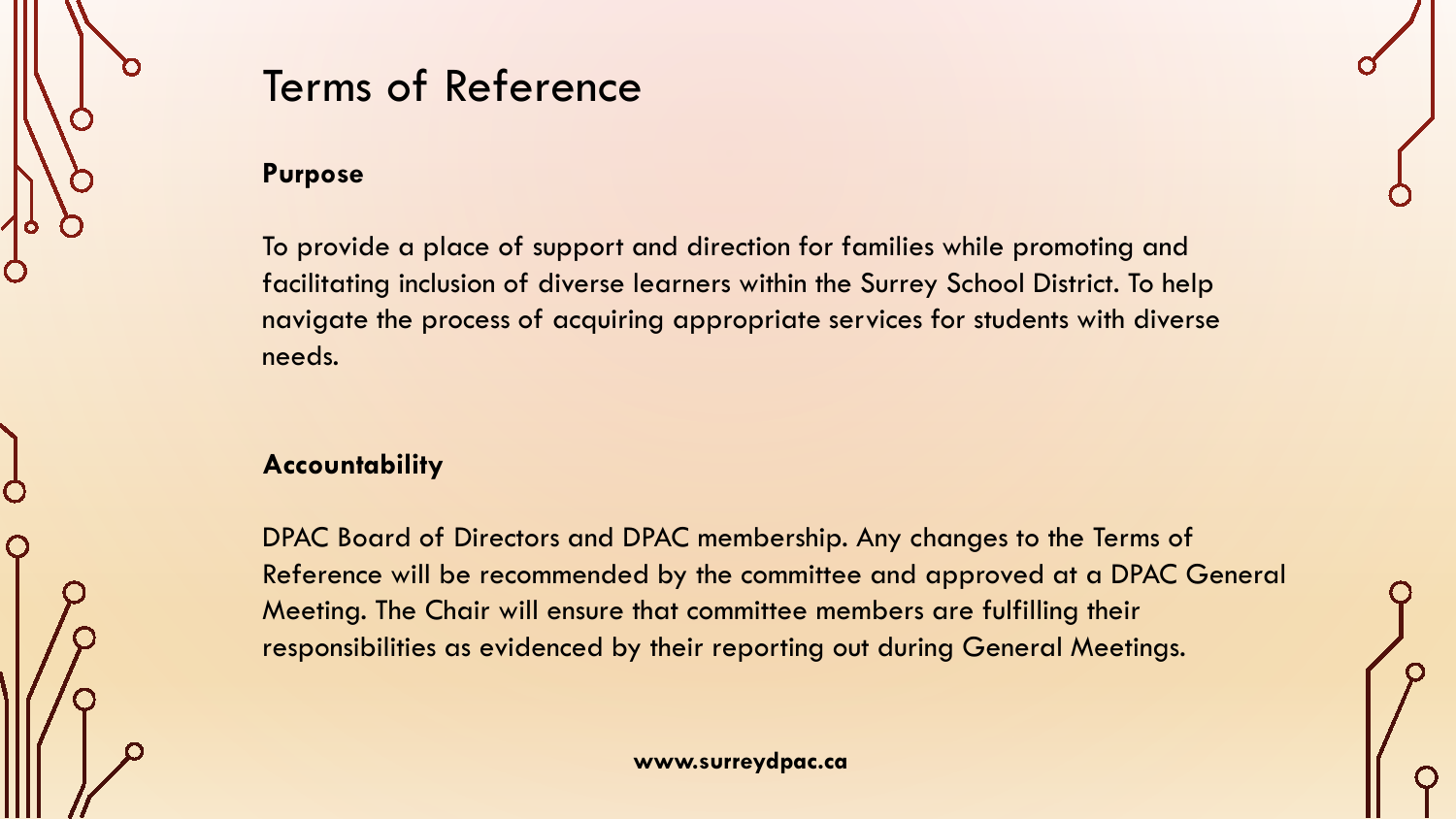### Membership

- 6-12 members:
- DPAC Directors (minimum 2, one of whom will act as Chair)
- Parents of diverse learners (minimum 2)
- School district liaison(s) (non-voting)

Other stakeholders to be consulted as needed, such as:

- School district staff
- Professionals and paraprofessionals who work with diverse learners, including members of diverse ethnic/cultural groups who speak a variety of languages
- Organizations such as BCEdAccess, Inclusion BC, Family Support Institute, BCCPAC
- Representatives from other school districts

A term on the committee will be one school year, to be continued by mutual agreement between the member and the DPAC Board of Directors. The DPAC Board reserves the right to approve membership on this committee, or to dismiss a member due to inconsistent engagement.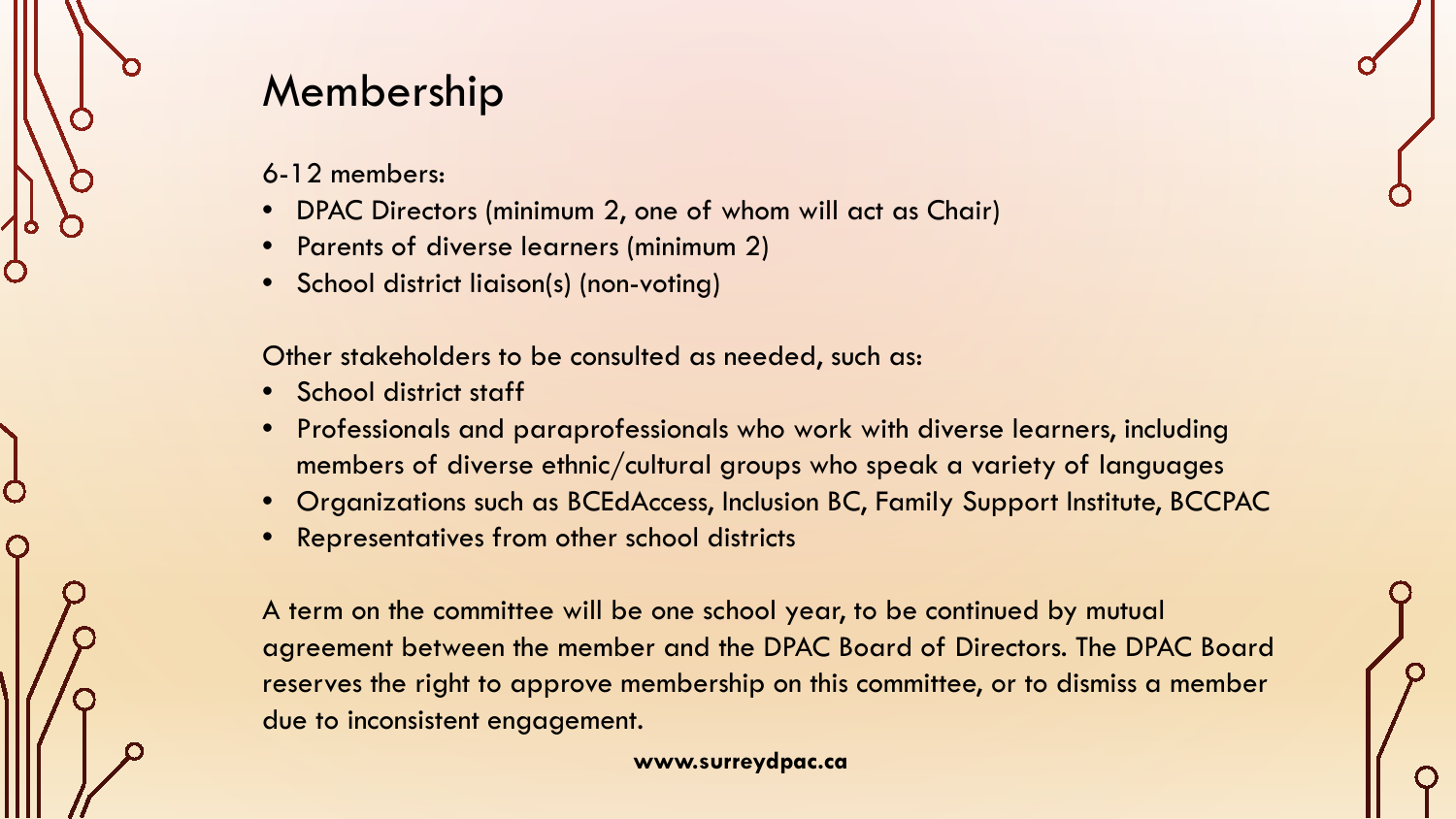

# Responsibilities (Goals)

- 1. Collaborate with the Surrey School District regarding initiatives that promote tolerance, respect, and acceptance for all students.
- 2. Ensure that resources are easy for parents to find, reviewed annually, and updated as needed.
- 3. Educate and empower our families to build their networks of support within the District and beyond.
- 4. Have a working knowledge of the Guide to Inclusive Education for Surrey Schools, the Special Education Services Category Checklists , Inclusion BC's A Parent's Handbook on Inclusive Education, and any other related guidelines and policies, including the CUPE and Surrey Teachers Association (STA) collective agreements.
- 5. Create an action plan to reach families in need of support and to engage or assist them.